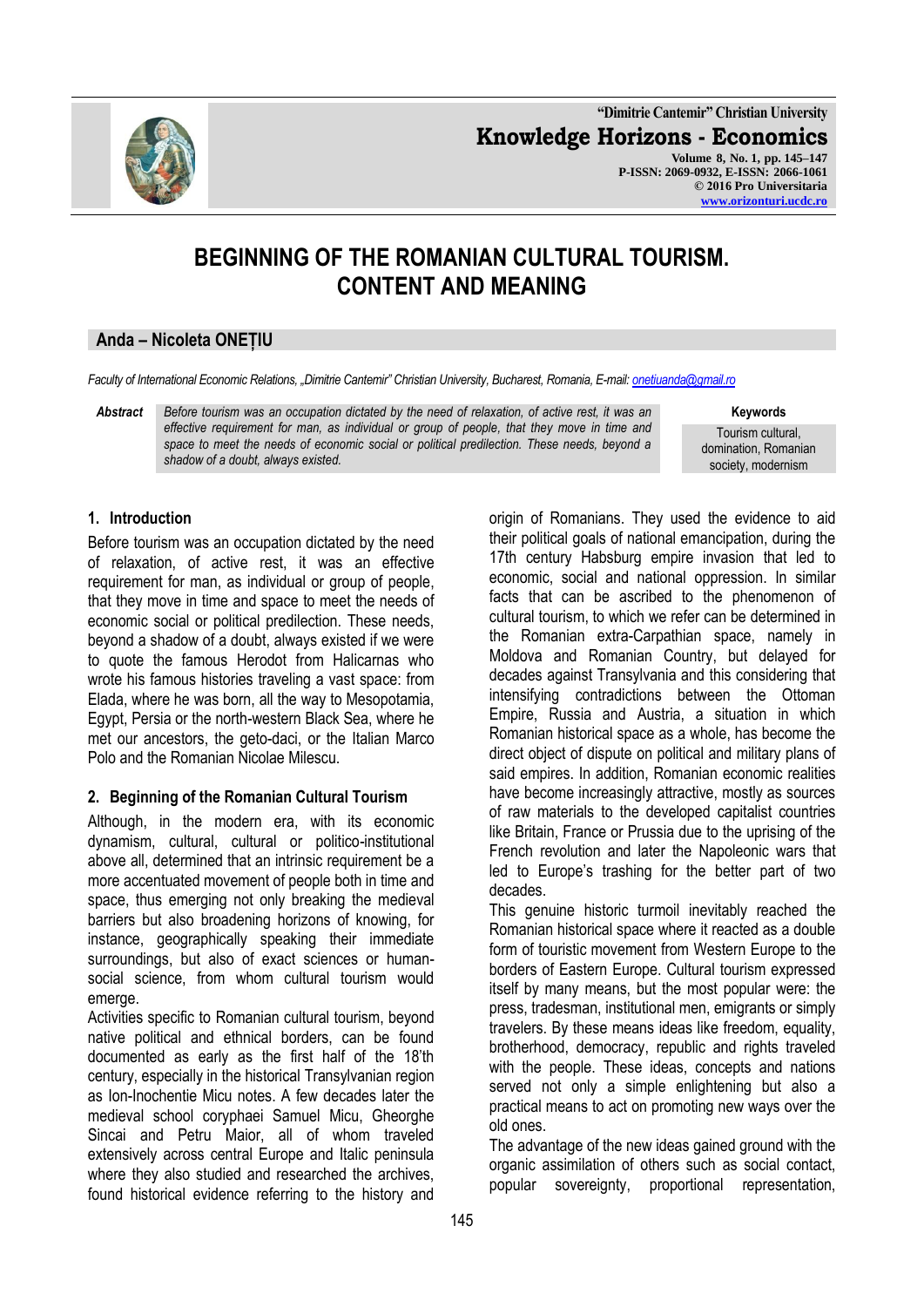constitutional organization and others. These were the ideas that by content and formulation reached the status of true European ideas. This effect was mainly due to cultural tourism because most intellectuals of this ideology from the Romanian Countries studied in western European countries such as France or the German states.

In the first half of the 19'th century, young men from Ardeal would go to spiritual centers such as Vienna, Berlin or Leipzig. It is true that before these young Romanian intellectuals went on their journeys in larger and larger numbers, they gathered some knowledge that was more or less meaningful, in the educational institutions of Blaj, Arad, Iasi and Bucharest where for the Romanian counties the phanariot messrs established a favorable ambiance for the modern spiritual elements. They were considered "intermediates of European integration" (Cornea, 1972, p. 48) because during their travels they gathered a substantial amount of information regarding the Habsburg Empire, Russia and others, all of which was destined for Constantinopol. These messrs surrounded themselves with secretaries, professors and foreign institutions, Frenchmen mostly, even French chefs. This intense activity came to surpass sometimes that of the royal palaces. The reality is that the messrs were selected from schooled men, some of whom showed superior intellectual aptitudes that were a good ground for the preoccupation of gathering as much political, diplomatic, literal and artistic information as they could. The Mavrocordat family for example got around to building a sizeable library and, like the stolnic Constantin Cantacuzino would subscribe to different western publications of their time (1802). Constantin Ipsilanti would ask for copies of French encyclopedias while Nicolae Caragea had the job of translating works of different French authors, among who was Voltaire.

It was also stated that such acts could only take place on a more complex historical background, beyond the new sprouts in economy and social structures, between the present sensitivities to external forms of life, as well as some modern manifestations: western inspired clothing fashion, the use of western tongues, mainly French, in chats, organizing more frequent meetings or parties, proms, cultural evenings or various expressions of trends exhibited by representatives of the boyars luxury, all of which can be found in the observations of numerous travelers and diplomats in the Romanian countries.

One such observer, J.M. Lejeune. Professor of literature, teacher of Moldova's ruler, Mihail Sutu, mentioned that somewhere around 1822 "tatii boieri vorbesc azi frantuzeste si nu e nimeni care, daca a primit ceva educatie, sa nu fie in stare a tine o conversatie in aceasta limba" (Iorga, 1981, p. 398),

meaning that landowner's fathers now speak french, and there is nobody who can't speak the language if they received some education.

All these acts led to "the crumbling of the [apparently] impenetrable wall that separated the Romanian society from the Europe of lights"(Cornea, 1972, pp. 29-30), as already wrote above mentioned Professor Paul Cornea, the intensification of the phenomenon that we allocate to the term "cultural tourism". A phenomenon that has led to contacts becoming more numerous and more aware of liberal exponents of Romanian society with spiritual life in developed countries of Europe and especially the idea of "french time". This contact was made mainly in France after the revolution of 1789- 1794, especially the revolution of July 1830, and in Germany contaminated by the spirit of liberalism in Switzerland or the UK. In these countries, young Romanians came to study since the early years of the century, but in ever larger groups through 1834-1839. Alexandri for example, wrote regarding this new trend that: "it meant to our parents a divine inspiration the fact that they could send their children to learn in the universities of Munich, Heidelberg and Paris to acquire useful knowledge for their country". The first young man from Moldova to get his baccalaureate in Paris was Nicolae Constantin (15 July 1831). In 1834 Vasile Alecsandri, Alexandru Ioan Cuza, Nicolae Docan and Panait Radu were leaving for Paris. In Lieverville, France, Mihail Kogalniceanu and the two sons of Mihail Sturdza. A few years earlier Dinicu Golescu sent two of his children to Switzerland, pled Nicolae Sutu, who later became one of our first economist by career. Alecu Russo was sent into the country of cantons in 1929 or 1930 in the town of Vernier, where he stayed for seven years. There, young Romanians have met and have assimilated the fundamentals of a new type of civilization, a modern and capitalist one, and that once back in their native country, bringing with them not only ideas and "pictures" about a world worth following but also new parts of another way of life: fashion, comfort, interior, domestic, arrangements other elements of architectural space and habitat, especially in urban areas. All elements of modernity mentioned above are already found in Romanian historical landscape and were captured by Alecsandri sufficient accuracy in an article entitled "Iesii in 1844" in whom he wrote " large and long clothing gave way to the tighter clothes of Europe…. And to many more that came back with the fashion, houses….began obeying the proportion laws, to adorn with columns, with large windows, with delightful balconies" (Călinescu, 1982, p. 65).

Sure images of the past persisted and were more numerous compared to the new ones, leaving the impression of bizarre interference West - East so that the capital looked for Alecu Russo like:" a monstrous